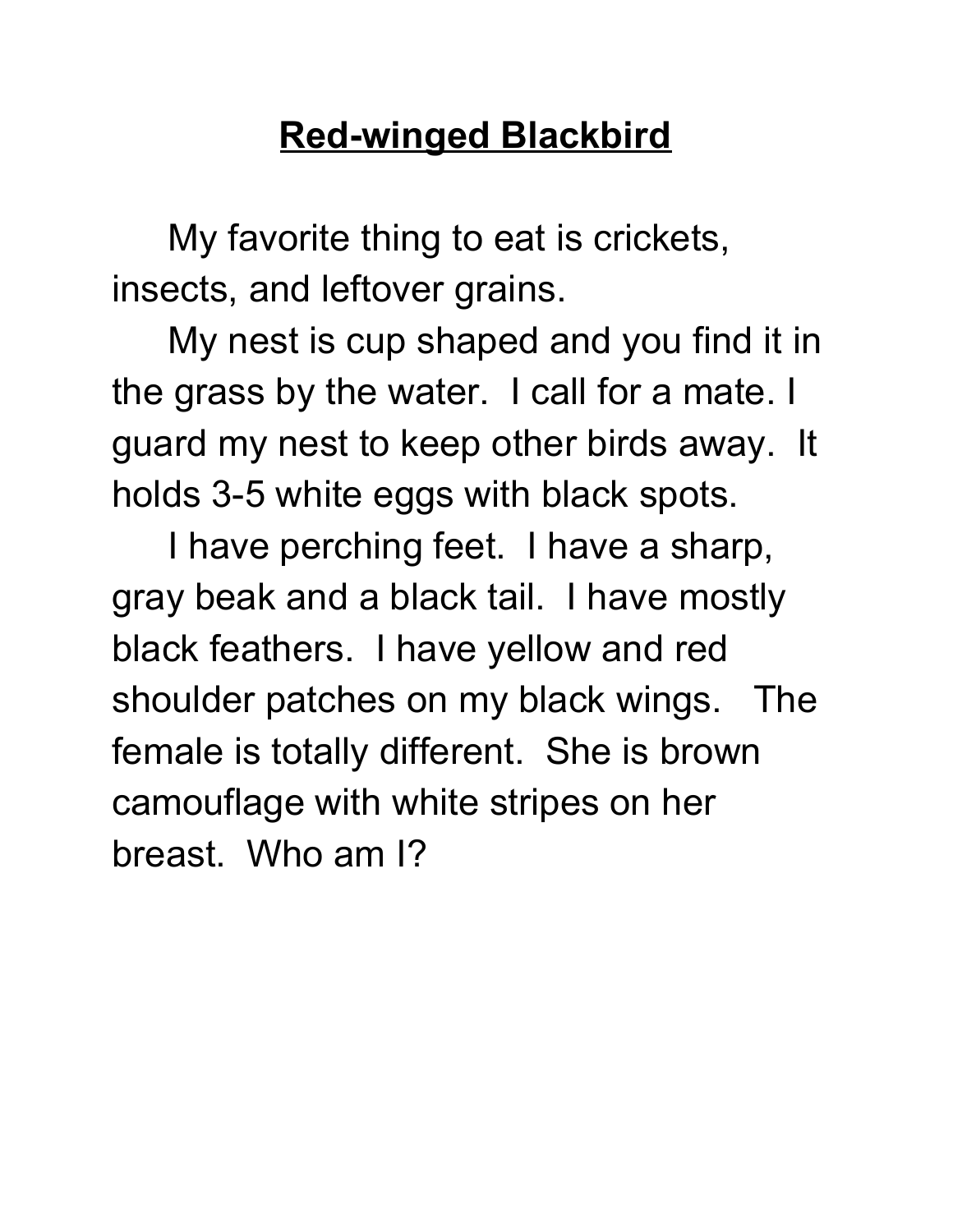## **California Gull**

I have a hook for a beak. My favorite food is garbage, fish, french fries, water bugs, and Mormon crickets. I like to crack muscles on the rocks by dropping them from the sky. My favorite spot to eat is by the ocean.

My nest is made out of sticks near the shore. I lay 1-4 eggs that are white with dark spots. Both my parents incubate the eggs. They take 23-27 days to incubate.

My favorite game to play is to drop a stick from the sky and dive to catch it. That's how I practice hunting.

I have white feathers on my breast and a black tail. I have a golden beak with a red spot. I am a swimming bird. I have yellow, webbed feet. Who am I?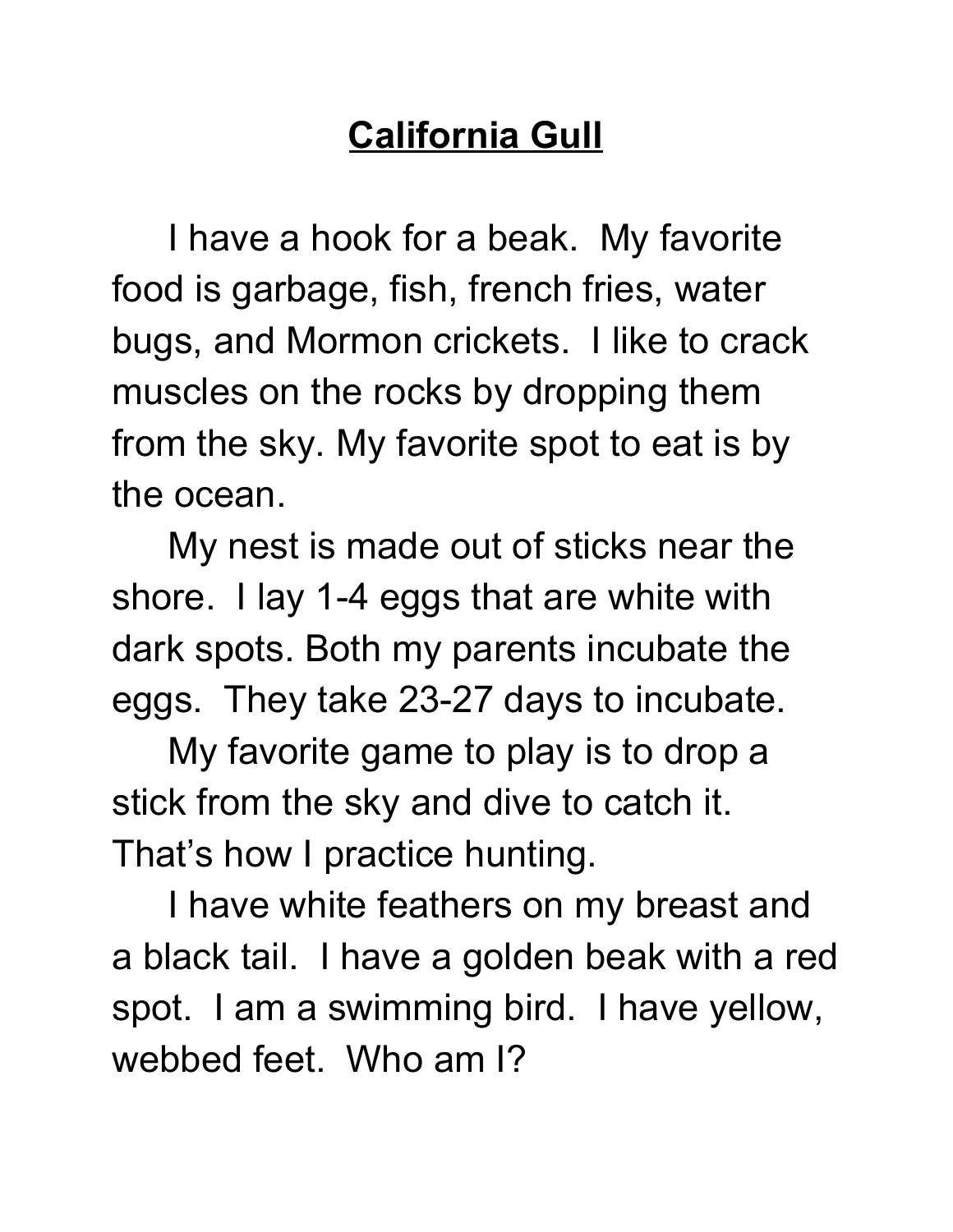## **Wild Turkey**

I roost in the trees at night. My nest is made out of grass, feathers, and sticks. My nest is on the ground next to swampy areas or in fields.

My favorite food is nuts, insects, blackberries, snails, and huckleberries.

I lay white eggs with gray spots the size of a chicken egg. I lay 4-17 eggs in a clutch.

I have colorful feathers that attract hens. They are black, white, gray, and brown. I have scratching feet and a bald head. I have a pecking beak. Who am I?